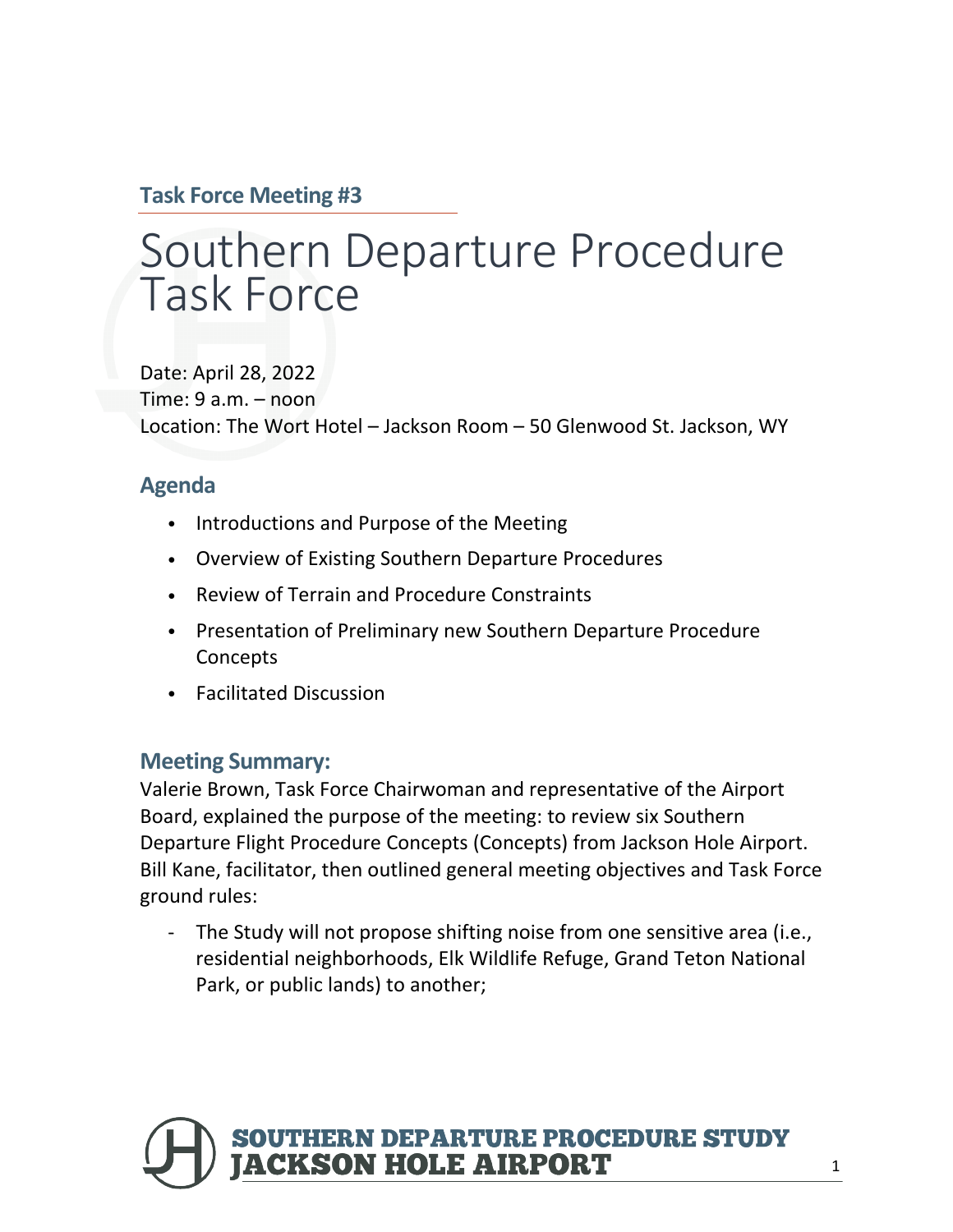- The Task Force will discuss pros and cons of the Concepts, and will suggest any potential revisions needed for the six preliminary Concepts. The Task Force will not vote on Concepts;
- The Task Force will identify any Concepts that are "nonstarters" and will be screened out from further design analysis or noise modeling;
- The Task Force will work to identify the Concepts that offer the most promise and will review detailed design and noise analyses at the next meeting in June.

Alec Seybold then reviewed existing procedures and considerations that are required when developing concepts (i.e., terrain, climb requirements, and Air Traffic Control considerations like final destination). For example, aircraft cannot initiate any turns prior to 500' AGL (above ground level), which limits the ability to change the flight path within (approximately) the first mile from the end of the runway. Procedures have to be designed to the lowest performing aircraft.

Alec then reviewed the six Concepts that were developed to explore potential options for noise mitigation. These Concepts include a range of possibilities from west to east of the runway.

The floor was then opened up for Task Force members to provide comments on the Concepts and suggestions for moving forward with the noise analysis. A summary of these points is included below.

#### **Concept Discussion Summary:**

- Because the JAC tower is a federal contract tower, it doesn't have access to a radar feed, which would make Concept #6 challenging.
- Concepts 1, 2, and 3 are able to be implemented now. Concepts 4, 5 and 6 require more advanced technology, but could be implemented in the future. There is a potential opportunity for a hierarchy of procedures – where a more easily implementable concept could be recommended

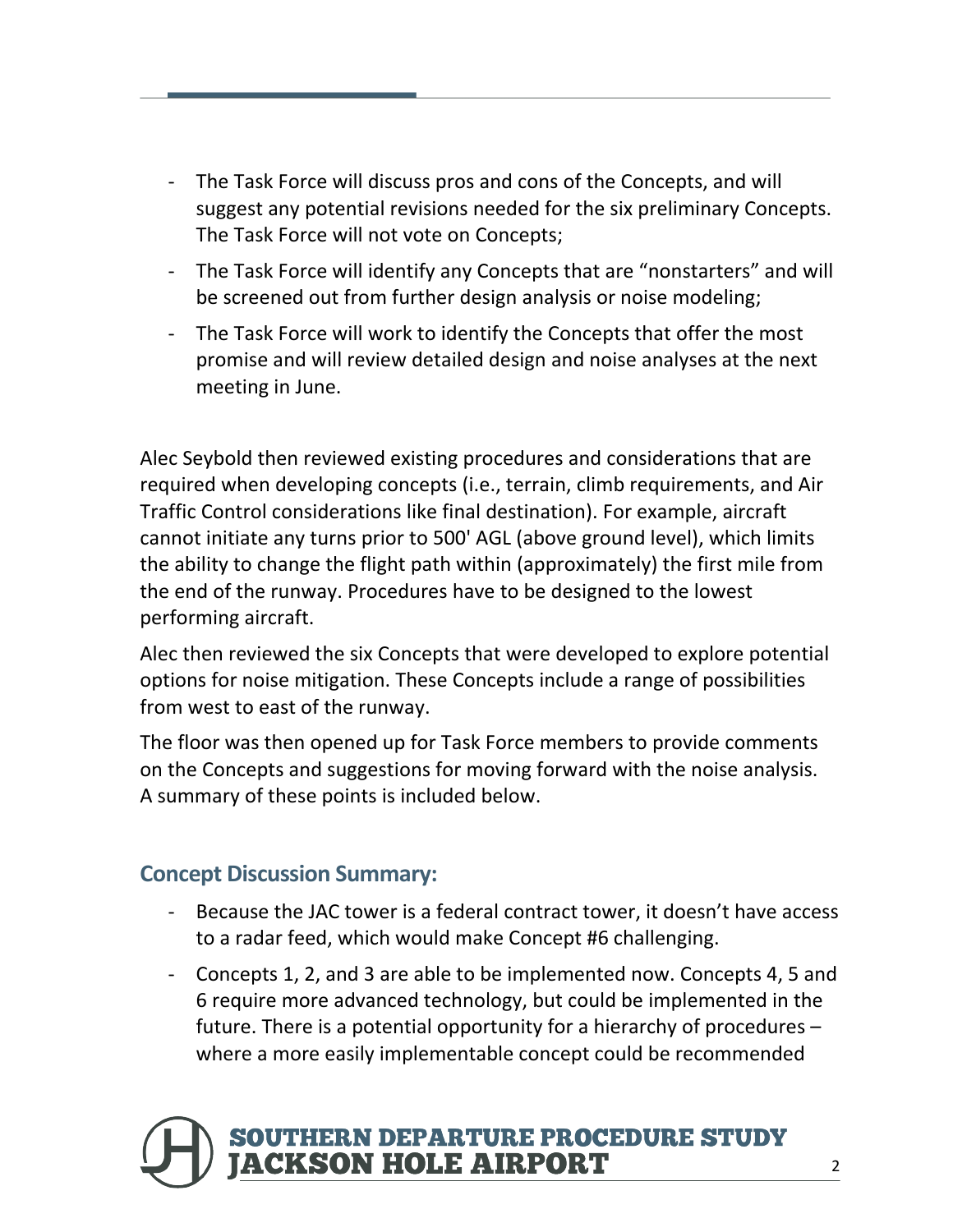now, and in the future the airport could implement a different procedure as the technology improves.

- - Any shift to the east would result in the same issue as the KICNE ONE a shift of noise over newly affected houses. Any eastern shift would not alleviate noise over Moulton Loop.
- Some of the Concepts would require a greater than 15 degree turn from the runway, which is likely to be a limiting factor for the FAA. Note that the 15-degree limits were based on the waypoint FAA was using; the new designs would use different waypoints that would allow for greater than 15 degree turns.
- Concept 2 (west shift) would solve some issues for the Golf and Tennis area, but would shift noise over homes farther to the west.
- For Concept 4 (ZIPET concept), it was requested to analyze noise as it relates to the ridge to see if the shift would alleviate noise on the ridge (and over communities).
- The Task Force is interested in seeing the noise analysis for Concepts 5 and 6, as it seems like they would fly over newly affected residences with the eastern turn.
- Discussion on if there would be a benefit to a summer only procedure.
- Training might be needed for some advanced procedures.. This might be challenging for airlines to require training; alternatively, certain general aviation operators would not require training necessary to fly an advanced procedure.
- Neighbors are generally more sensitive to noise when outdoors (i.e., in backyards) during the summer. During summer, aircraft take longer to climb and get to 500' AGL (due to hotter temperatures). Task Force commented that it would be helpful to prioritize elk in the winter and the "back porch" issue in the summer.
- There was a discussion on whether it would be possible to have lighter GA aircraft use a different procedure than other aircraft. The project team explained that it would be challenging for Air Traffic Control to

# SOUTHERN DEPARTURE PROCEDURE STUDY **JACKSON HOLE AIRPORT**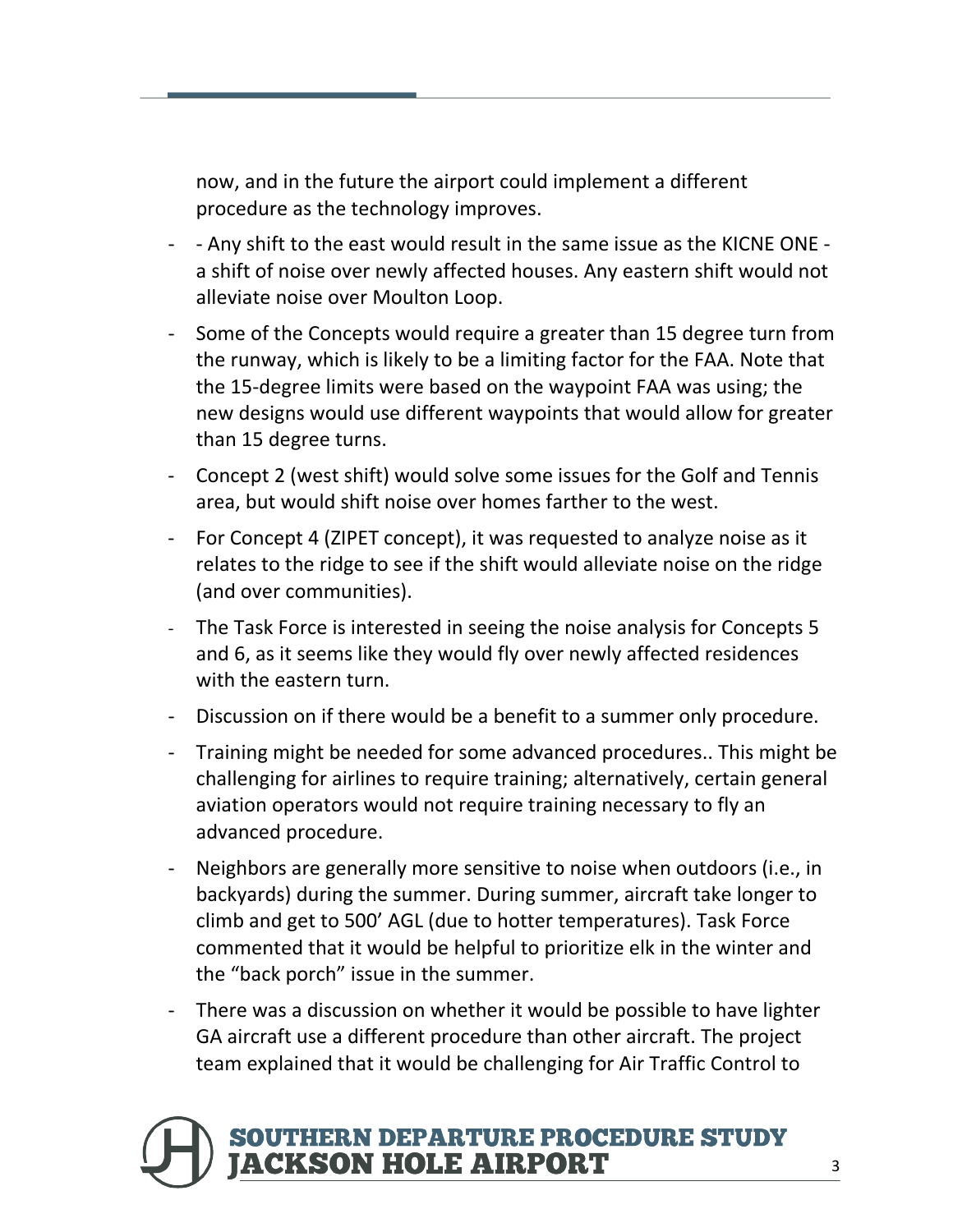have specific departures used only by specific aircraft types. There is this idea of a "complexity budget," meaning, the more factors that Air Traffic has to consider, the more complex it would be for them to manage. For instance, if there is a seasonal filter and an aircraft type filter, it would be very complicated to manage from an air traffic control perspective.

- It was noted that elk are not the only species using the Refuge, and all wildlife should be considered.
- Shifting noise should be considered as it relates to neighborhoods, as well as public lands. Concept 6 would shift noise over public lands to the east.
- It should be taken into account that there are federal protections for portions of the Gros Ventre River that are designated as a Wild and Scenic.
- Multiple Task Force members commented that Concept #6 would impact the Elk Refuge, as well as other public lands. The combination of existing approach procedures and the Concept #6 departure procedure would mean that all sides of the Park would be "encircled" by arriving and departing aircraft. Existing conditions at Gros Ventre Canyon are devoid of highway and aircraft noise. It is a concern that noise could be concentrated over several areas of public land.
- The east shift would fly over Bridger-Teton National Forest, Teton Wilderness Area, and Snow King, which are all heavily utilized by recreation users. It will be important to look at the terrain and areas of higher elevation (i.e., Snow King) to evaluate how the departing aircraft would impact these areas.
- Concepts #1 and #5 would shift noise over public lands.
- It is difficult for southern departure procedures to avoid neighborhoods given the land use constraints (i.e., terrain).
- KICNE ONE would shift noise from one area to another.

## **SOUTHERN DEPARTURE PROCEDURE STUDY JACKSON HOLE AIRPORT**